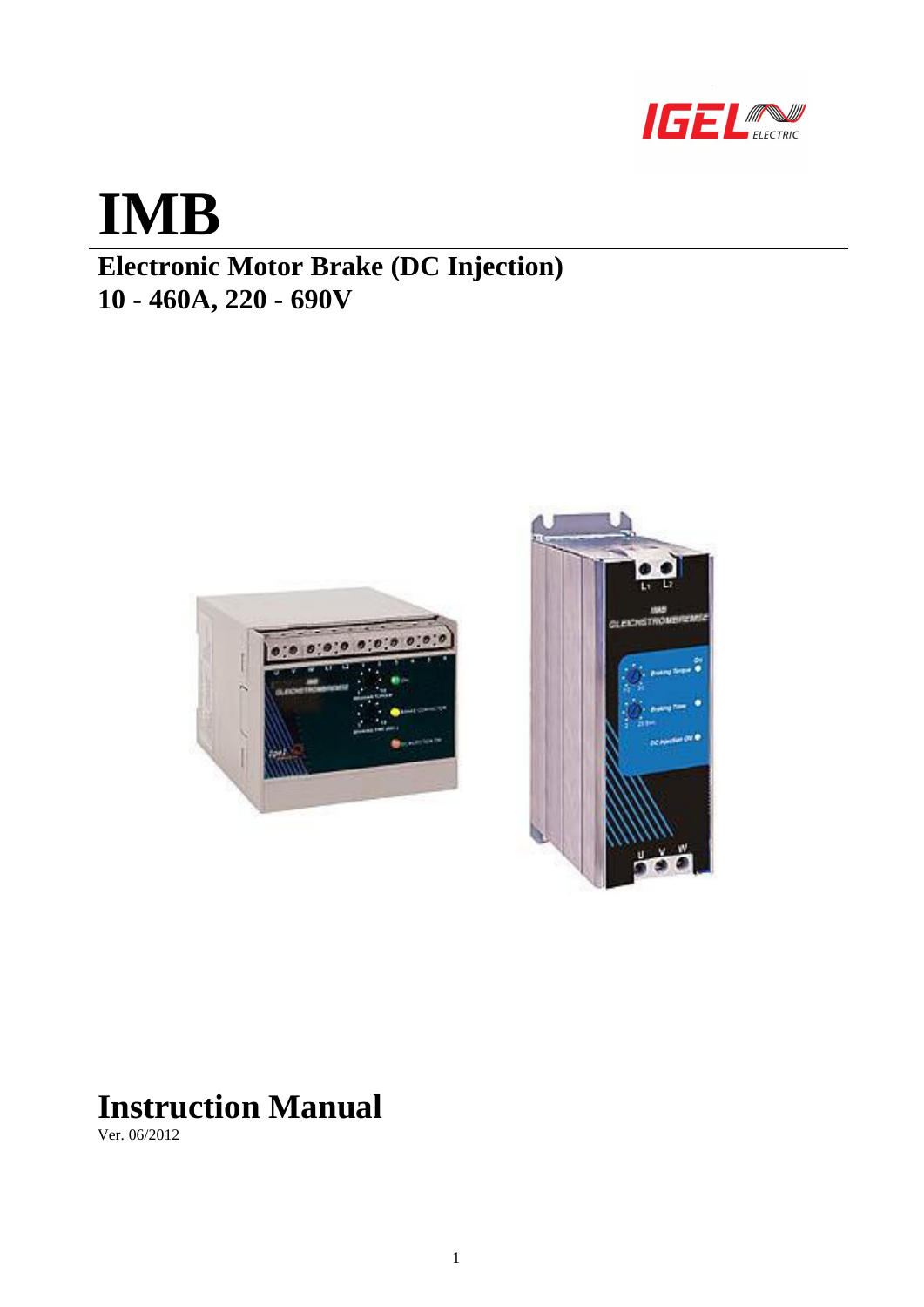## <span id="page-1-0"></span>**Table of Contents**

\* Read this manual carefully before operating the equipment and follow its instructions



- \* Disconnect all power inputs before servicing the IMB / IMB and/or the motor.
- \* After installation, check and verify that no parts (bolts, washers, etc) have fallen into the power Section (IP00).

#### **ATTENTION**

- 1. This product was designed and tested for compliance with IEC947-4-2 for class A equipment.
- 2. The IMB / IMB brakes are designed to meet UL requirements
- 3. Use of the product in domestic environments may cause radio interference, in which case the user may be required to employ additional mitigation methods.
- 4. Utilization category is AC-53a or AC53b. Form1.
- 5. For further information see Technical Specification

#### **WARNING**



- \* Internal components and P.C.B's are at mains potential when the IMB / IMB is connected to mains.
- This voltage is extremely dangerous and may cause death or severe injury if contacted.
- \* When the IMB / IMB is connected to mains, even if operation signal is disconnected full voltage may appear on IMB / IMB's output.
- \* Unit must be grounded to ensure correct operation, safety and to prevent damage.
- \* Check that Power Factor capacitors are not connected to the output side of the IMB / IMB.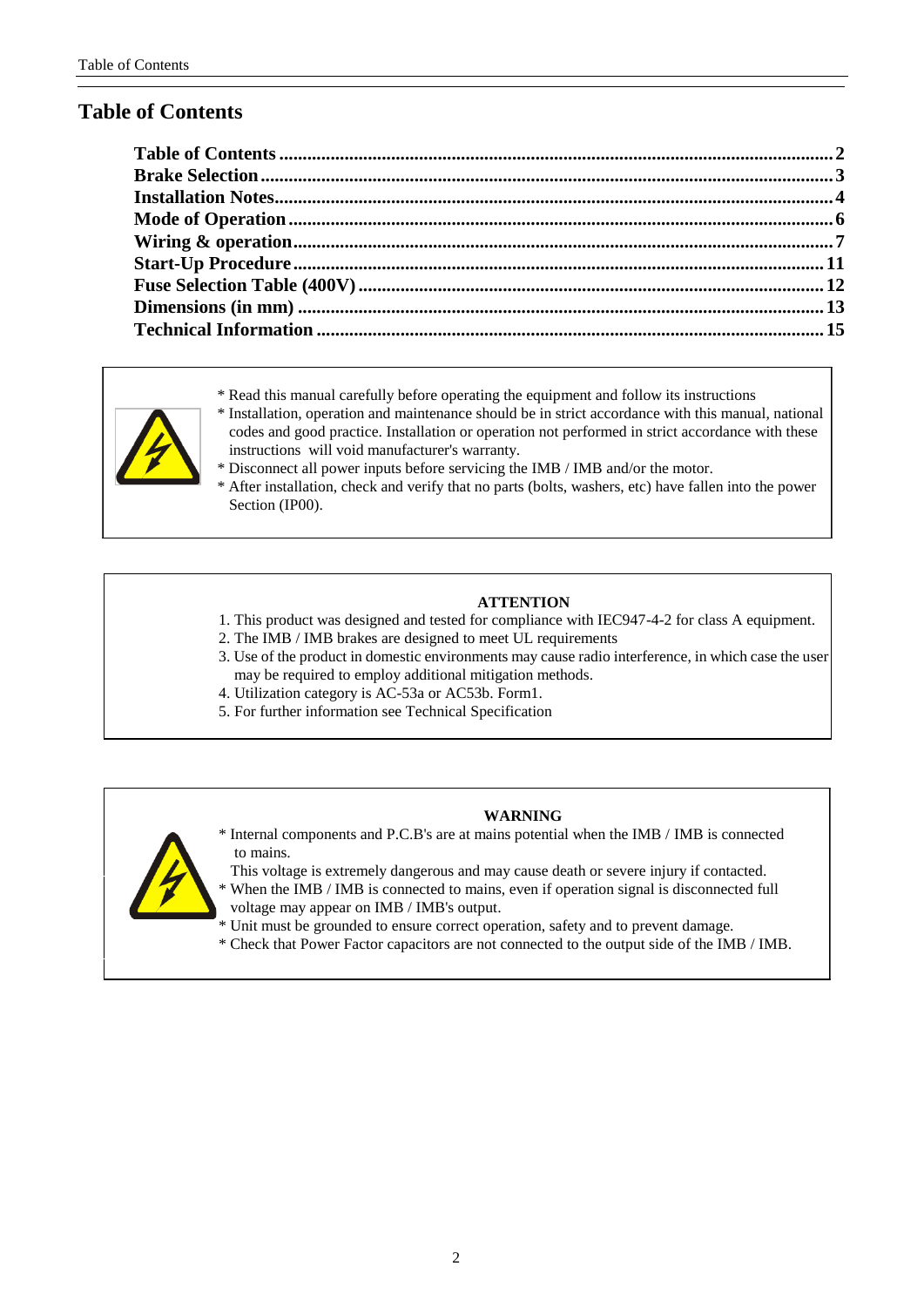## <span id="page-2-0"></span>**Brake Selection**

The IMB / IMB - Solid State Motor Brake provides fast, smooth, frictionless braking of three-phase squirrel-cage motors by injecting controlled DC current to the motor windings, after Mains contactor opened. This induces a stationary magnetic field, which exerts a braking torque on the rotor.

Stopping time can be similar to the time it takes to reach full speed on a Direct-On-Line starting.

Adjustable Braking Torque and Braking Time enable perfect matching of the brake to the driven load.

Automatic Time-Out System turns the brake off automatically when the motor comes to a full stop. This minimizes the motor heating.



#### **Brakes ratings and Frame sizes**

| Max Motor FLA | <b>Brake Type</b> | Frame Size       |  |  |  |
|---------------|-------------------|------------------|--|--|--|
| (Amp)         | <b>FLC</b>        | (Case Material)  |  |  |  |
| 10            | <b>IMB</b><br>10  | S <sub>B</sub> 0 |  |  |  |
| 17            | <b>IMB</b><br>17  |                  |  |  |  |
| 31            | <b>IMB</b><br>31  |                  |  |  |  |
| 44            | 44<br><b>IMB</b>  | SB <sub>1</sub>  |  |  |  |
| 58            | 58<br><b>IMB</b>  |                  |  |  |  |
| 105           | <b>IMB</b><br>105 | S <sub>B</sub> 2 |  |  |  |
| 210           | <b>IMB</b><br>210 |                  |  |  |  |
| 310           | <b>IMB</b><br>310 |                  |  |  |  |
| 390           | 390<br><b>IMB</b> | SB <sub>3</sub>  |  |  |  |
| 490           | IMB<br>460        |                  |  |  |  |

#### **Dimensions (mm)**

| Size             | Width | Height | Depth |
|------------------|-------|--------|-------|
| S <sub>B</sub> 0 | 45    | 75     | 105   |
| SB <sub>1</sub>  | 65    | 190    | 114   |
| SB2              | 154   | 280    | 160   |
| SB <sub>3</sub>  | 224   | 384    | າາາ   |

Select the brake according to the following criteria:

#### **Motor Current & starting conditions**

- Motor's Full Load Ampere (FLA) as indicated on its nameplate (even if the motor is not fully loaded).
- For example IMB (IMB) 58 is suitable for a motor with

nominal current of up to 58A.

• The IMB (IMB) is designed for a duty cycle of 10% or less; e.g. 10 sec. operation, 90 sec. rest.

Duty Cycle - the ratio between operating time and

total cycle time (rest time + operating time).

 Operating time Duty Cycle = ------------------------ x 100 (%) Rest time

#### **Note**:

If a higher duty cycle is required select a higher IMB type.

#### **Mains Voltage (line to line)**

Thyristor's PIV rating, internal circuitry and insulation determines five voltage levels:

| $*220-240V$ | $* 380 - 440V$ |
|-------------|----------------|
| $*460-500V$ | $*$ 575-600 V  |
| $*660-690V$ |                |

Each brake is factory set for one of the above levels and suitable for 50 or 60 Hz.

**Note:**

IMB / IMB voltages are available only for 220-600V.

**Options** (see Ordering Information)

Extended braking time **-** consult factory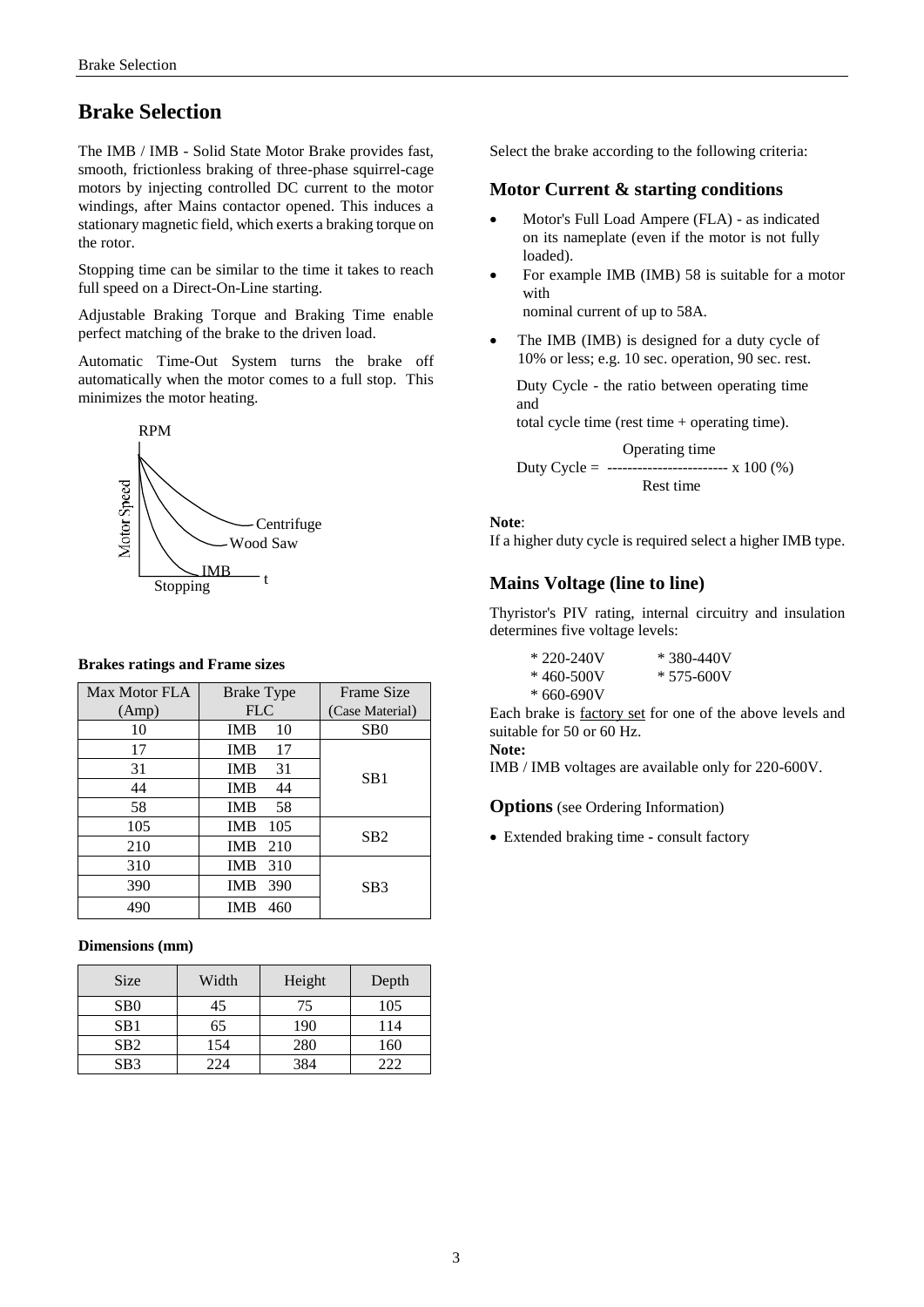## <span id="page-3-0"></span>**Installation Notes**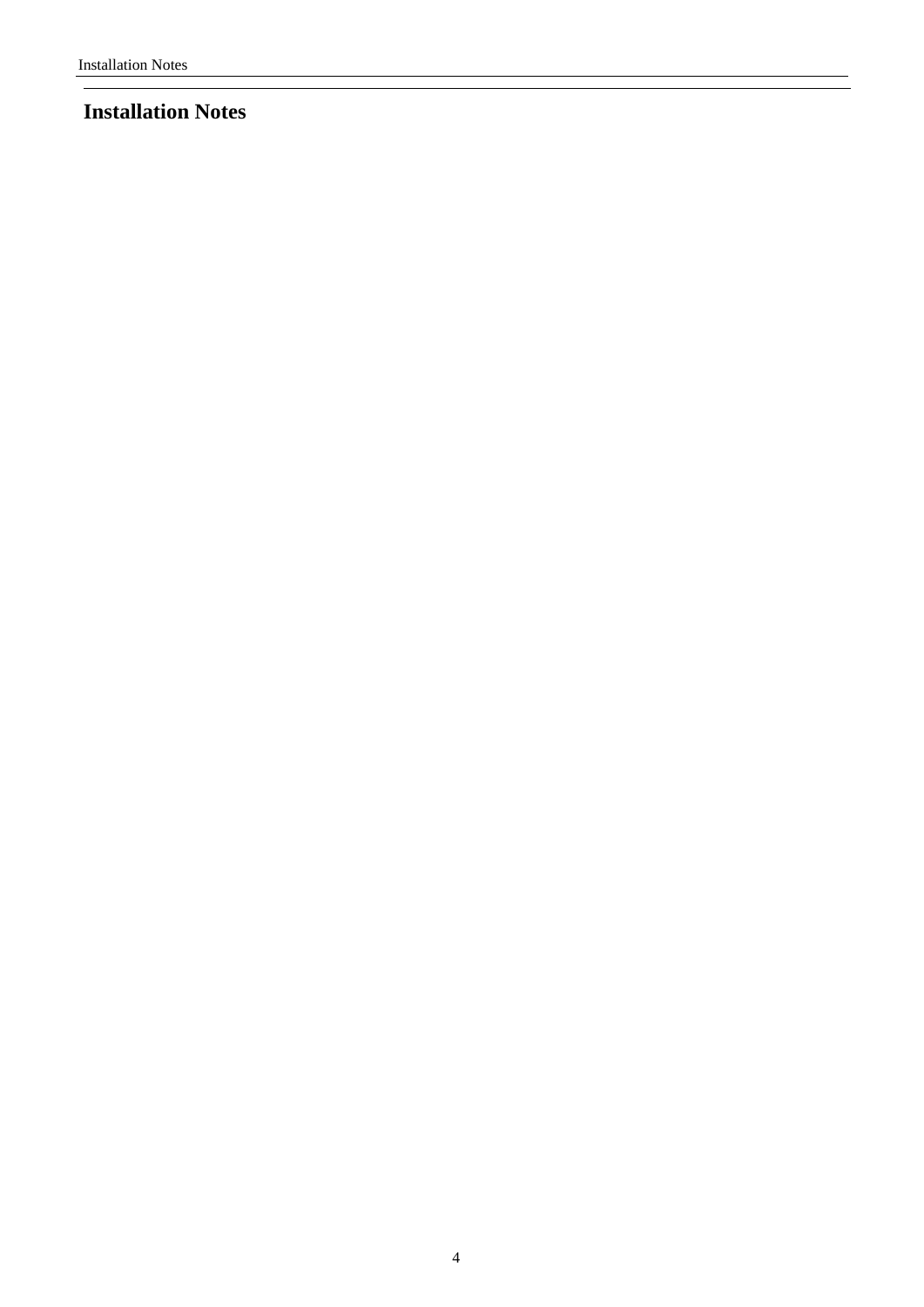#### Mode of [Operation](#page-5-1)

#### **Prior to Installation**

Check that Motor's Full Load Ampere (FLA) is lower than or equal to IMB / IMB / IMB Full Load Current (FLC) and verify that Mains voltage and frequency are as indicated on the IMB / IMB / IMB label.

#### **Mounting**

- \* The IMB / IMB must be mounted vertically, allow space above and below the unit for sufficient airflow.
- \* It is recommended to mount the IMB directly on the rear metal
- **\*** Do not mount the IMB / IMB near heat sources.
- **\*** Protect the IMB / IMB from dust and corrosive atmosphere.

#### **Temp. Range and Heat Dissipation**

The IMB / IMB is rated to operate over a temperature range of  $-10^{\circ}C$  (14 $^{\circ}F$ ) to  $+50^{\circ}C$  (122 $^{\circ}F$ ).

Relative non-condensed humidity inside the enclosure should not exceed 93%.

The average heat dissipation of the IMB / IMB depends on the Braking Torque setting and on the duty cycle.

Heating inside the enclosure can be reduced through the use of additional ventilation.

**Note:** The heat generated in the motor during braking is similar to the heat generated during starting. Therefore, high setting of the Braking Torque and/or a high duty cycle may require an external cooling fan for the motor. It is recommended to use thermistor protection in the motor to prevent restarting after a thermal trip.

#### **Short Circuit Protection**

| <b>IMB</b> type | $I^2t$   |
|-----------------|----------|
| 10              | 400      |
| 17              | 5,000    |
| 58              | 15,000   |
| 105             | 100,000  |
| 210             | 600,000  |
| 390             | 700,000  |
| 460             | 1200,000 |

The IMB / IMB must be protected against short circuit by fast-acting fuses. Recommended  $I^2$ t values:

#### **Transient Protection**

Line transient voltages can cause malfunctioning of the brake and damage to the SCRs.

When higher transients are expected, an external protection should be used, (consult factory).

#### **Wiring**

Connections to  $L_1, L_2, U$  and V should be done with power cables. Connections to terminals W and 1-6 are for control only.

Do not connect two IMB / IMB brakes in parallel as they are not synchronized and will be damaged.

Interlock between Mains contactor  $C_1$  and braking contactor  $C_2$  must be installed to prevent both contactors from being closed simultaneously.

#### **IMB / IMB Wiring**

The IMB / IMB is meant for installation on a Din-Rail.



#### **Power Factor Capacitors**

Power factor correction capacitors must not be installed on the load side of the IMB / IMB. When required, capacitors should be installed on the IMB / IMB's line side. **Notes:**

- 1. The IMB / IMB uses Mains power to produce the braking torque. Therefore, a power failure or disconnection will disable the DC braking and the motor will coast to a stop without braking.
- 2. When required to stop a motor during a power outage, an electro-mechanical brake must be used.
- 3. The IMB / IMB cannot be used for continuous holding of loads, after motor had stopped. An electro-mechanical brake should be used for holding at rest.

#### **Warning**

Wrong connections of Solbrakae line and load sides will cause dmanage to the brakle and motor.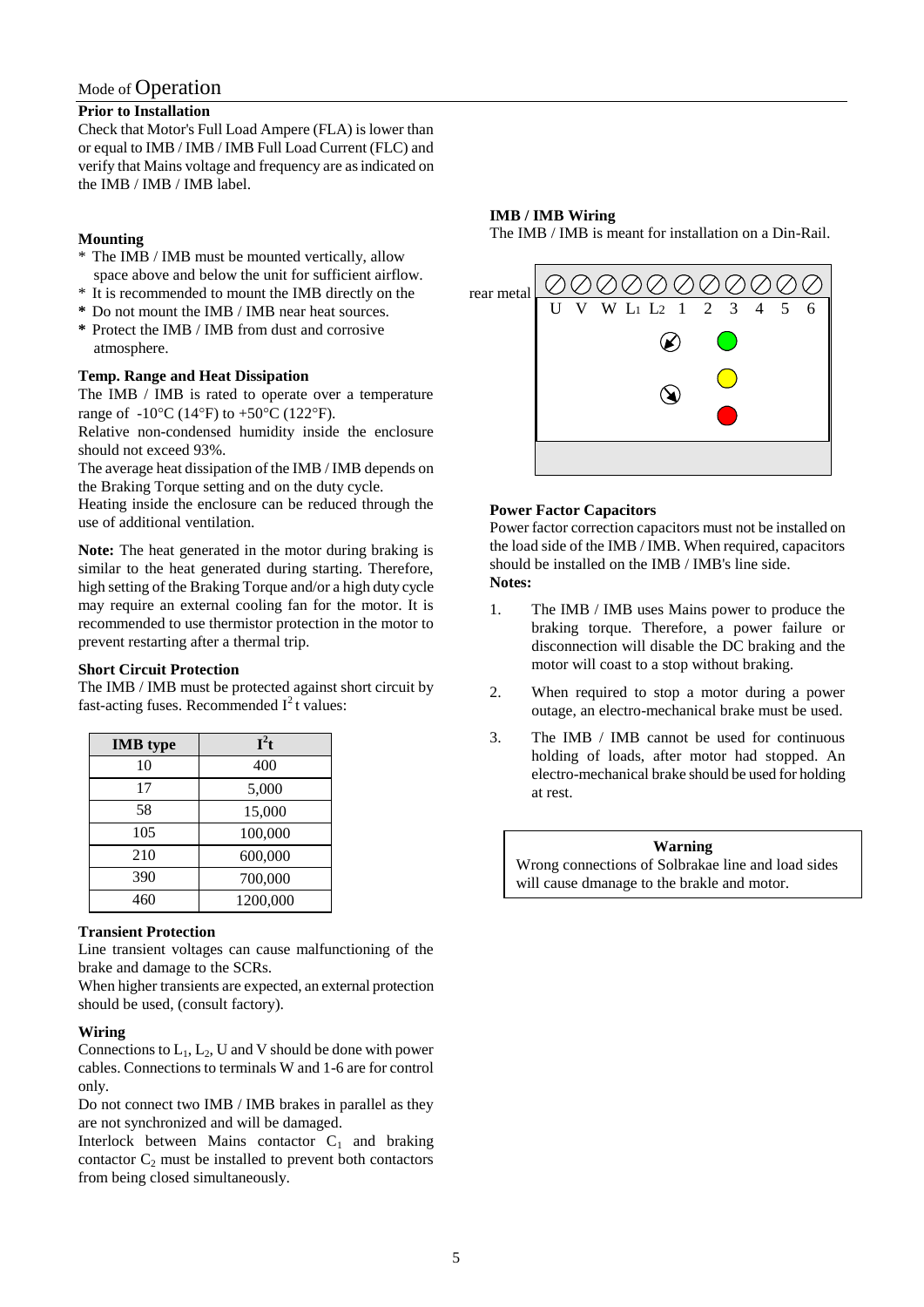## <span id="page-5-1"></span><span id="page-5-0"></span>**Mode of Operation**

Stop signal opens motor contactor  $C_1$  that in turn initiates the closing of brake contacts  $C_2$ .

The Thyristor is switched on after a time delay, to induce the braking current.

The torque, which is a function of the DC current, can be controlled by the firing angle of the Thyristor.

#### **Braking Time**

Braking time depends on the inertia, friction of the load, speed, and braking current. The required braking time is best established by practical experience.

M

n

The IMB / IMB offers two operating modes, Automatic and Manual. Selection between the modes is done by an internal dip switch.

| Dip sw. | <b>Operation Mode</b> |
|---------|-----------------------|
| On      | Manual                |
| Off     | Automatic             |

It is recommended to use the Automatic mode (factory set) to reduce the braking time and minimize motor heating.

#### **Automatic operation**

DC injection duration is automatically controlled by the IMB / IMB. Injection ceases when Motor has come to a complete stop.



#### **Manual operation**

DC injection duration is according to the Braking Time setting on the front panel.



#### **Notes**:

- 1. Motor heating during braking is similar to heating during Direct On Line starting. Therefore, always try the shortest DC injection time duration.
- 2. When a motor is running unloaded, it may happen that the IMB / IMB will not detect that motor has come to a complete stop when set to the Automatic mode. In this case the braking current will be terminated after a time delay, as set on the Braking Time potentiometer.

The IMB / IMB incorporates the following built-in time delays:



#### Where:

- $t_1$  Time delay between opening of motor's contactor  $C_1$ and closing of brake contactor  $C_2$  allowing motor's back EMF to diminish (see table below).
- $t_2$  Time delay of 0.05 sec between closing of brake contactor  $C_2$  and initiation of DC current, to ensure that brake contactor does not switch DC current, enabling the use of regular AC contactor.
- $t_3$  In Auto Mode duration of DC current injection. In Manual Mode - maximum time of DC current injection, adjustable 1-10 sec.
- $t_4$  Time delay between end of DC current injection and opening of brake contactor  $C_2$  to ensure that the contactor does not switch DC current, enabling the use of regular AC contactor (see table below).
- $t_5$  Time delay of 0.2 sec. between opening of brake contactor  $C_2$  and enabling motor's restart.

#### **Approximate Time Delays (sec).**

| <b>IMB</b>     | <b>10</b> | $\sqrt{17}$   | 58                                        | 105   210   390                                                                 | $\vert$ 460 |
|----------------|-----------|---------------|-------------------------------------------|---------------------------------------------------------------------------------|-------------|
| $t_1$          |           |               | $0.2$   0.3   0.6   1.1   1.7   2.5   2.7 |                                                                                 |             |
| t <sub>4</sub> |           | $0.2$ 0.2 0.3 |                                           | $\begin{array}{ c c c c c c c c } \hline 0.8 & 1.2 & 1.9 \\ \hline \end{array}$ | 2.3         |

#### **Torque at standstill**

When required to maintain the DC braking current after the motor has come to a complete stop, set Auto/Man Dip Switch to On (Manual operation). Set Braking Time to a longer time than it takes the motor to come to a complete stop.

**Note** - DC Injection after motor has come to a complete stop may cause excessive heating of both the motor and the brake.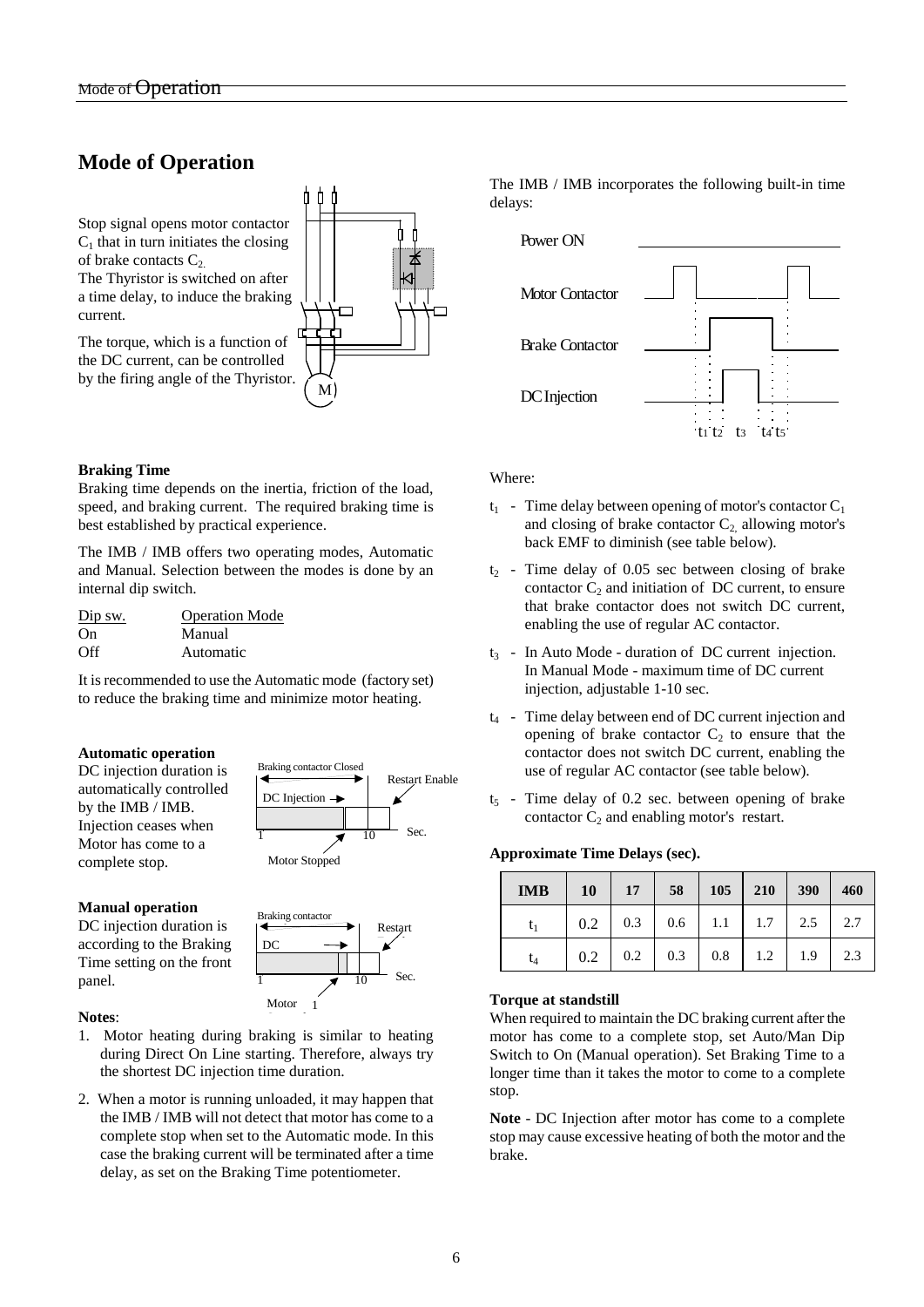## <span id="page-6-0"></span>**Wiring & operation**

#### **IMB with Direct on Line Starter**

Motor contactor  $C_1$  (with one N.O + two N.C contacts).

- \* Contact **C<sup>1</sup>** Holding N.O contact of contactor **C<sup>1</sup>**
- \* Contact  $C_{1-1}$  auxiliary N.C contact of contactor  $C_1$ , initiates the braking process.
- \* Contact **C1-2** auxiliary N.C contact of motor contactor acts as an interlock preventing operation of brake contactor as long as motor contactor is closed.

Brake contactor  $C_2$  (with one N.C contacts).

• Contact  $C_{2-1}$  - auxiliary N.C contact of contactor  $C_2$ , acts as an interlock preventing operation of motor contactor as long as brake contactor is closed.

#### IMB / IMB contacts

- **\* Ca** contact (IMB / IMB terminals 3-4 ), contact closes when Mains voltage is connected to IMB / IMB terminals.
- \* **Cb** contact (IMB / IMB terminals 5-6), closes upon stop signal after time delay  $t_1$ .

#### **Notes**

- $*$  Motor contactor  $C_1$  cannot be operated when Mains voltage is not connected to terminals  $L_1$  and  $L_2$  (internal contact Ca in IMB / IMB, controlling motor contactor, closes after Mains voltage is connected.
- \* When operating in Manual mode, DC injection will stop after time delay  $t_3$  as set on the Braking Time potentiometer.

## **Operation**

Upon start signal, as  $Ca$  is closed, motor contactor  $C_1$ closes, motor will operate and contact  $C_{1-1}$  opens.

Upon stop signal, motor contactor  $C_1$  opens, contact  $C_{1-1}$ closes and initiates the braking process.

Contact Ca opens, preventing motor contactor operation, and after time delay  $t_1$  contact  $C_b$  closes, closing the brake contactor  $C_2$ .

The orange LED on IMB / IMB's front panel will light up indicating that brake contactor is closed.

After time delay of approx. 0.05 sec. DC current will be injected to motors' winding.

The red LED on IMB / IMB's front panel will light up indicating that braking current is now injected to the motor.

The DC injection will automatically cease when motor comes to a complete stop (when Automatic mode is selected) and the red LED turns off.

Contact Cb opens after time delay  $t_4$  (this time delay is intended to ensure that the brake contactor dose not open DC current - enabling the use of a regular AC contactor).

Contact Ca closes after time delay  $t_5$ , permitting motor restarting.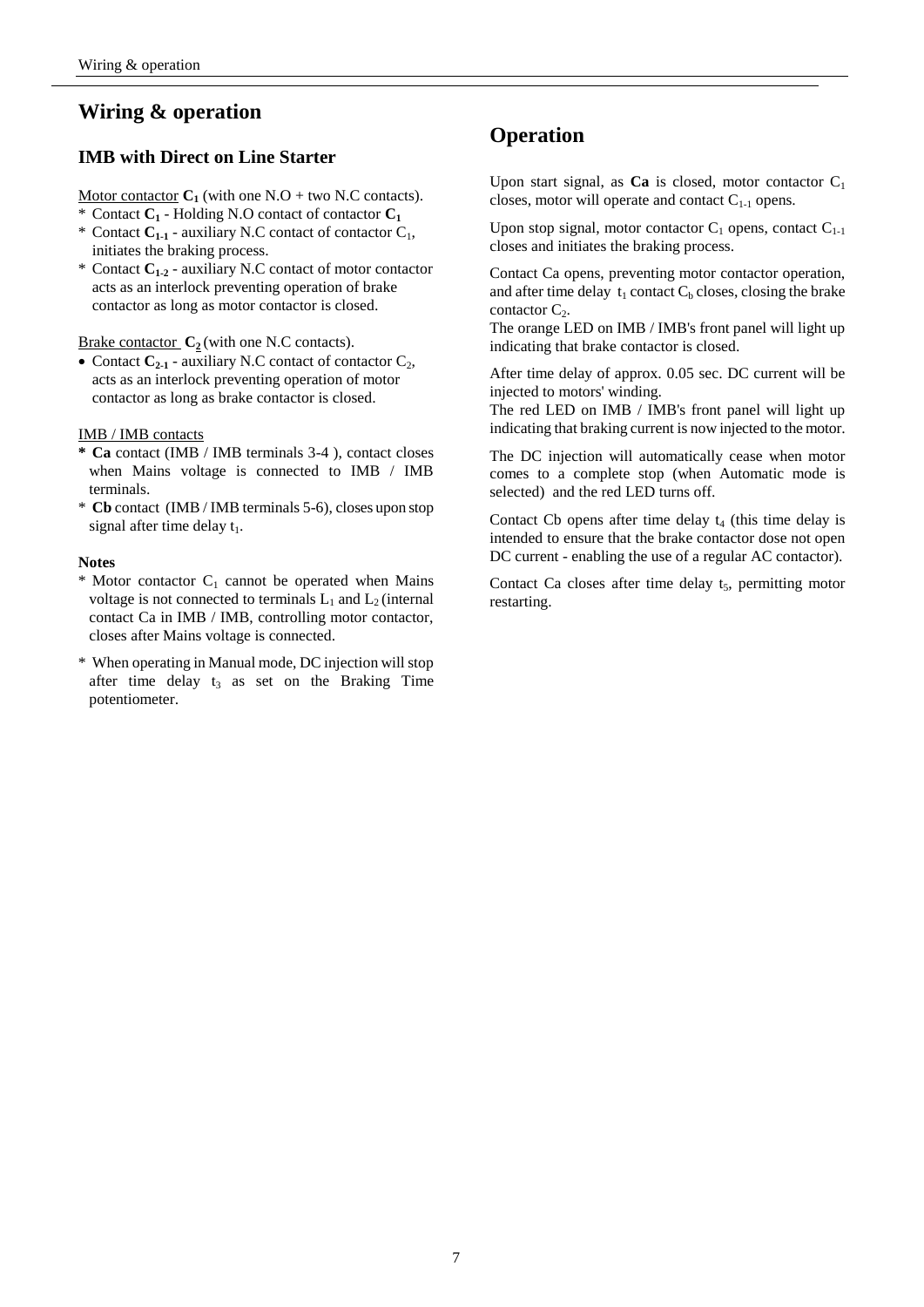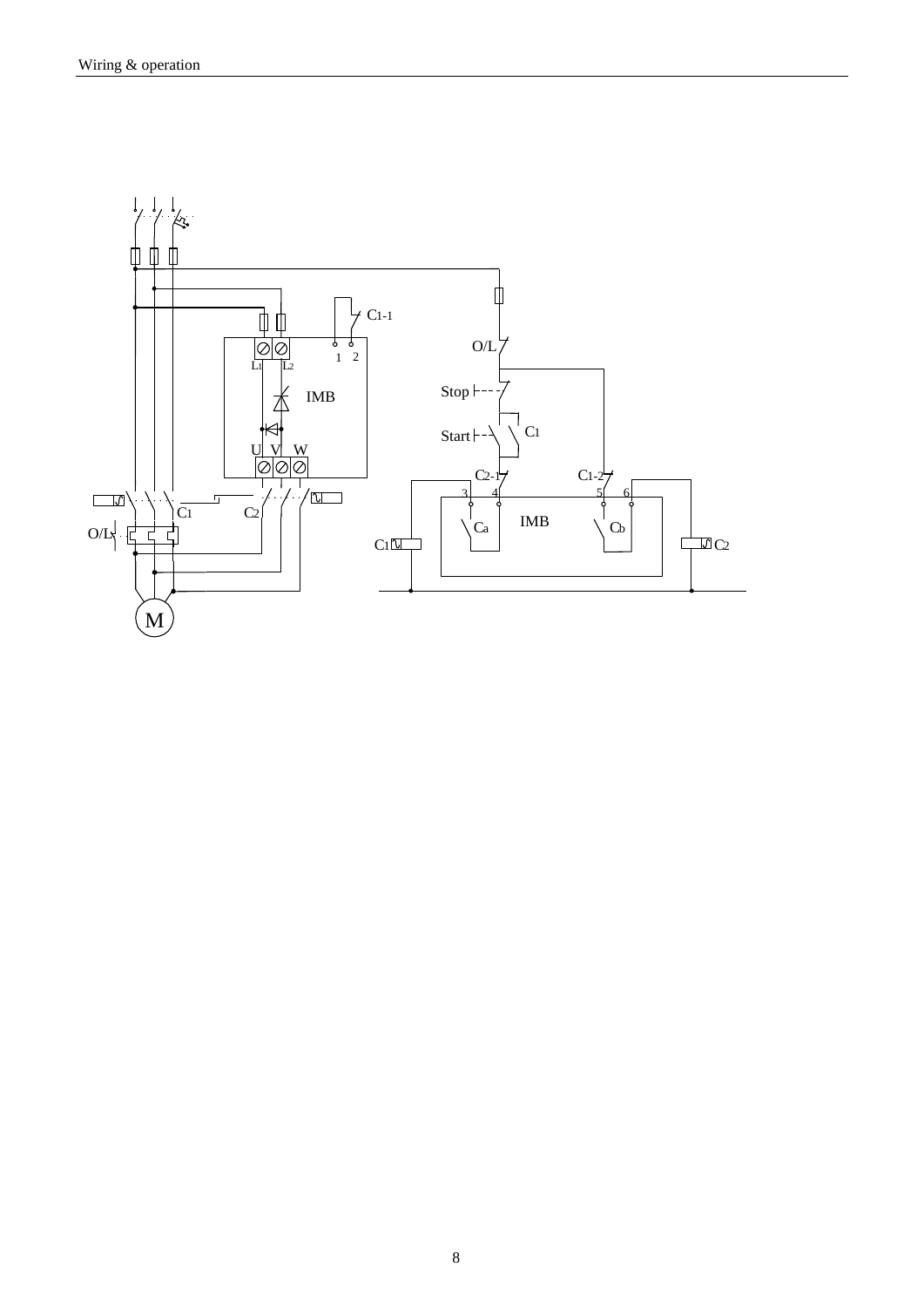#### **Emergency Brake**

A dedicated Emergency Stop button, with two contacts initiates braking.

When Stop button is opened, contactor  $C_1$  opens, the IMB / IMB is not initiated.

When Emergency Stop button is opened, C1 contactor opens and the IMB / IMB is operated, initiating the braking process.



#### **Reversing**

C<sub>2</sub> - IMB Contactor. Cf - Forward Contactor Cr - Reversing Contactor Interlocked Contactors.

Braking process is initiated when Contactors Cf or Cr open.

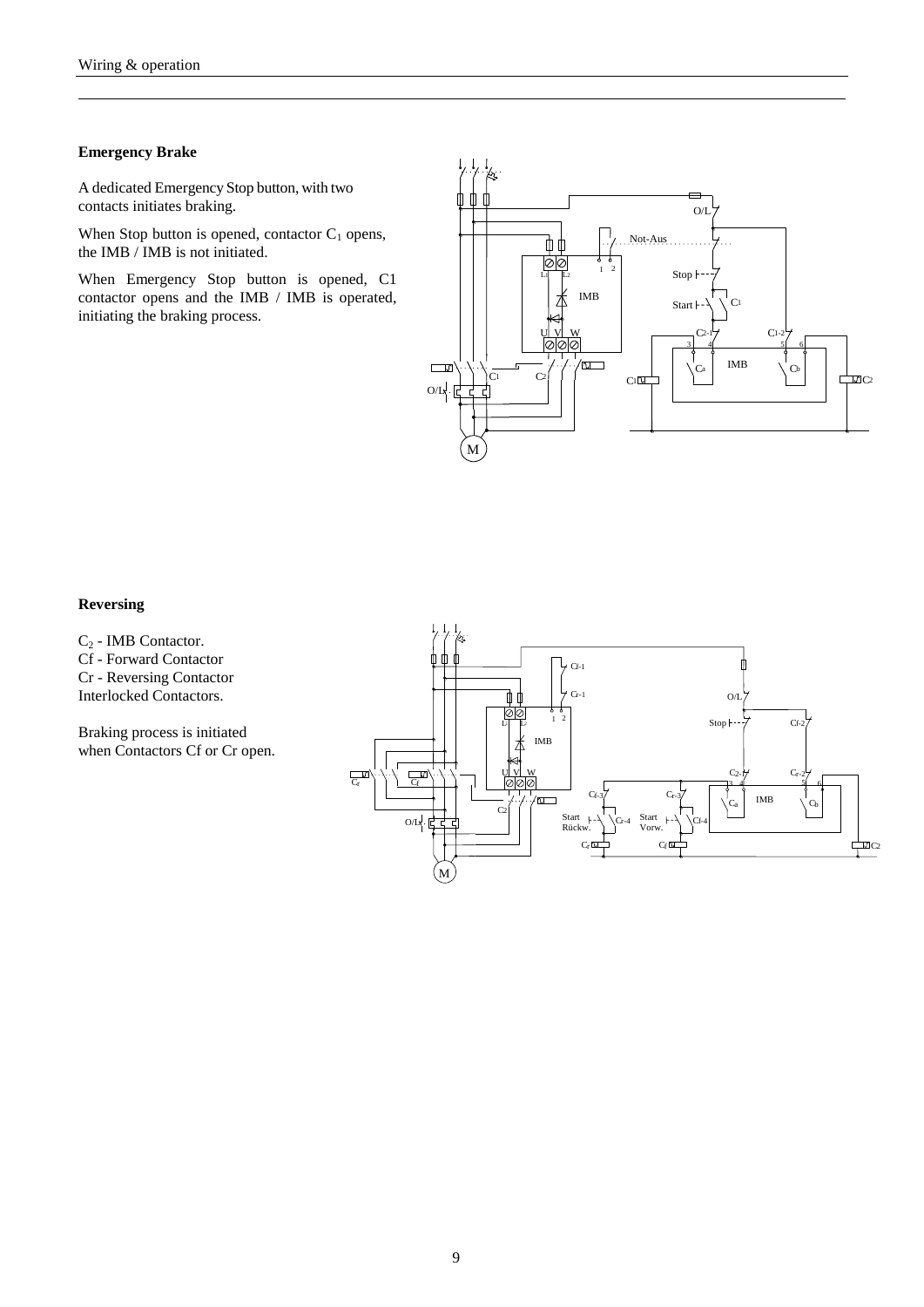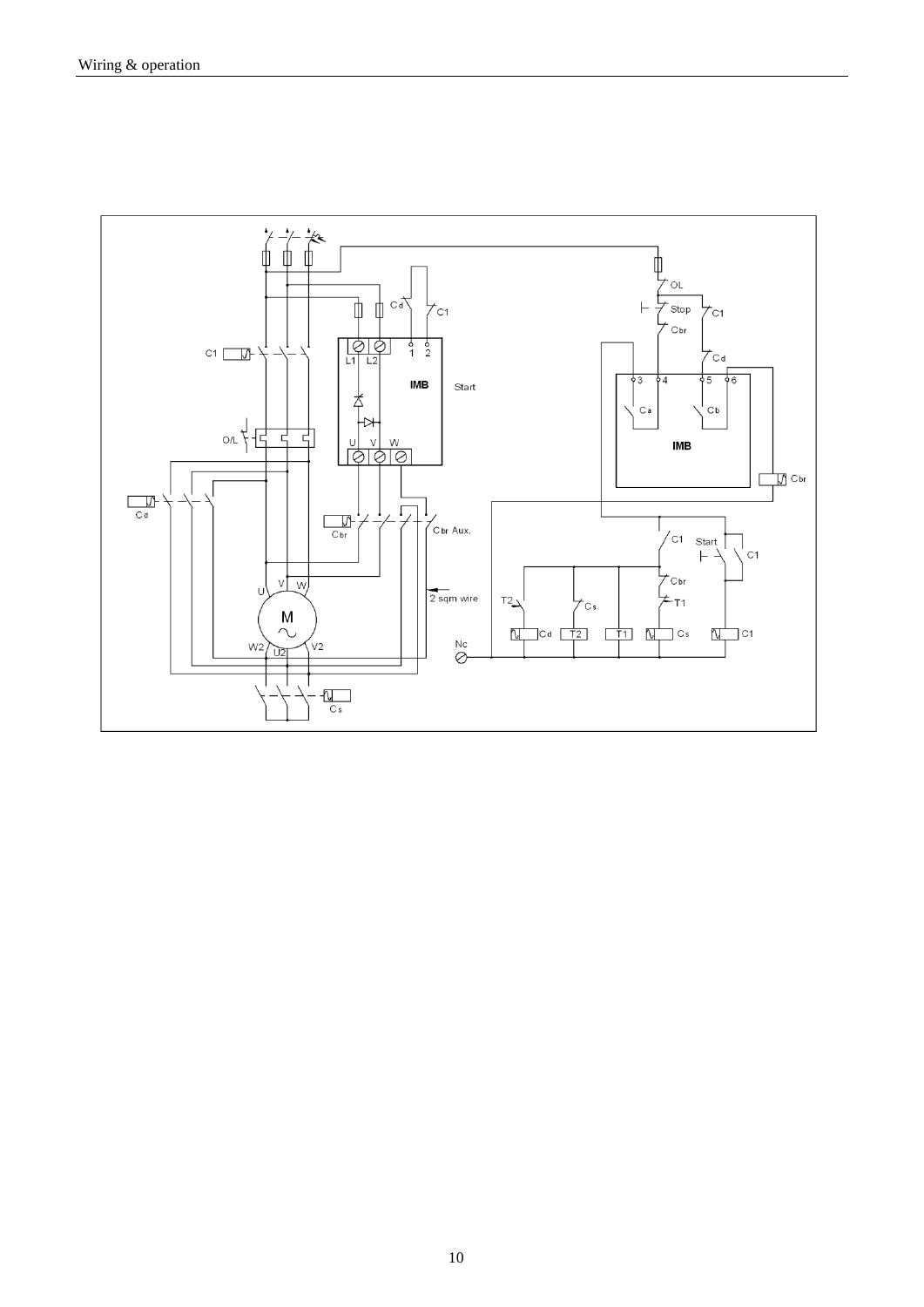## <span id="page-10-0"></span>**Start-Up Procedure**



#### **Braking torque**

Determines the amount of DC current the IMB / IMB injects to the motor. The IMB / IMB can produce a braking current of up to four times motor's nominal current.

A too high setting may cause a fast stop and high mechanical shock. A too low setting may result in prolonged time until motor stops.

#### **Braking Time**

- **\* For Automatic Time-out** The setting on the front panel determines the period of time during which the braking contactor is closed. DC current ceases automatically when motor stops.
- **For Manual Time-out** The setting on the front panel determines the period of time during which DC current is injected to motor windings, regardless of when the motor stops.

#### **LED Display**

The Green LED indicates that power supply is connected to the IMB / IMB  $(L_1, L_2)$ .

The Yellow LED indicates that contactor  $C_2$  is closed. Motor restart is disabled when this LED is lit.

The Red LED indicates that DC current is being injected in the motor windings.

#### **Start-Up Procedure**

During start-up the dip switch should be in the Off position for Automatic Time-Out.

- 1. Set Braking Torque to 5
- 2. Set Braking Time to 10
- 3. Start motor and wait until it reaches full speed.
- 4. Stop motor and check the braking procedure.
	- a) If braking has ceased and motor is still turning, increase braking Torque setting and try again.
	- b) If motor has stopped and the Yellow LED remains lit, decrease Braking Time setting until the Yellow LED turns off shortly after the red LED has turned off.

**Note:** Set Braking Time potentiometer  $t_3$  to a slightly longer time than the time required for motor to come to a complete stop, even if the brake operates in an Automatic mode. This is required for two reasons:

- 1.Ensuring that even if the automatic time-out circuit did not sense that motor had stopped, the DC injection will cease shortly after motor stopped preventing excessive heating.
- 2. During time delay  $t_3$ , braking contactor remains closed even if the Automatic Time-Out circuit has stopped the DC current, preventing the motor from restarting.

#### **Measuring the Braking Current**

Approximate measurement of the braking current can be made with a true RMS ammeter.

#### **Trouble Shooting**

- 1. Disconnect Mains voltage and check that contacts 3-4 and 5-6 are open.
- 2. Connect power to  $L_1$  and  $L_2$ . The green LED (On) should light up.
- 3. Check that contact between terminals 3-4 is closed.
- 4. Check that contact between terminals 5-6 is open.
- 5. Start the motor. Motor contactor should close. If it doesn't, check connection to contactor.
- 6. Press Stop button; motor contactor should open and brake contactor should close after a short time delay. Simultaneously the Braking Time and DC injection LEDs should be lit. If LEDs do not light up, check that auxiliary contact of Mains contactor connected between control terminals 1-2 is closed.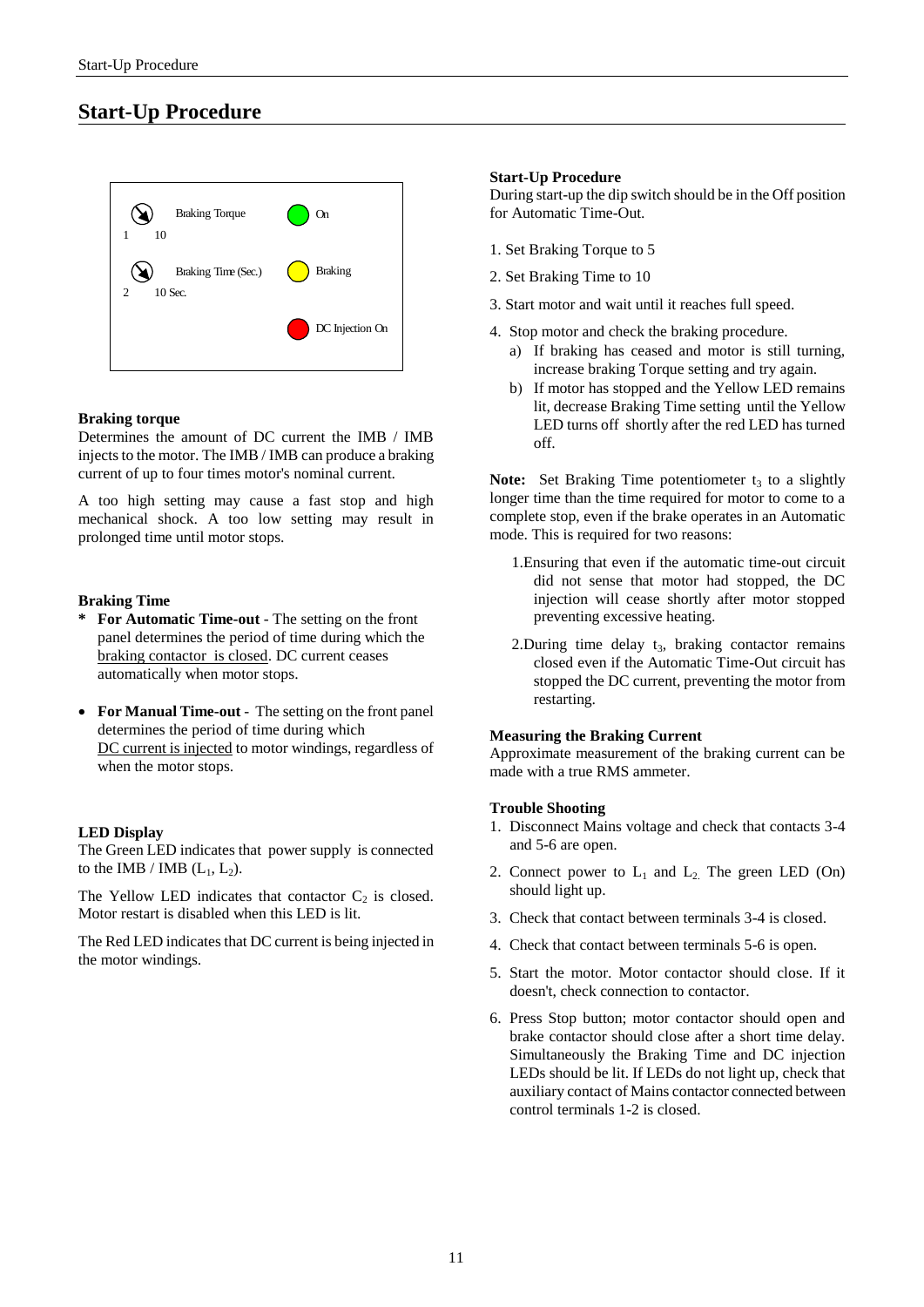## <span id="page-11-0"></span>**Fuse Selection Table (400V)**

|                | Max.<br>Thristor <sup>12</sup> t |                     | <b>BUSSMANN</b> |                     | <b>SIBA</b><br><b>GEC ALSTOM</b> |                     |          | <b>FERRAZ - SHAWMUT</b><br>(IEC Style 690/700V) |                   |
|----------------|----------------------------------|---------------------|-----------------|---------------------|----------------------------------|---------------------|----------|-------------------------------------------------|-------------------|
| <b>IMB</b>     | $(A^2$ Sec $)$                   | <b>Rated</b><br>(A) | P/N             | <b>Rated</b><br>(A) | P/N                              | <b>Rated</b><br>(A) | P/N      | <b>Rated</b><br>(A)                             | P/N               |
| IMB $10$       | 400                              | 30                  | <b>FWP 30</b>   | 32                  | B210612                          |                     |          | 32                                              | <b>URD 000-32</b> |
| <b>IMB 17</b>  | 5.000                            | 50                  | <b>FWP 50</b>   | 63                  | B210615                          |                     |          | 63                                              | 6.6URD30D11A0063  |
| <b>IMB 31</b>  | 12.000                           | 125                 | <b>FW 125P</b>  | 100                 | X320063                          |                     |          | 100                                             | 6.6URD30D11A0100  |
| IMB 58         | 15,000                           | 150                 | <b>FWP 150</b>  | 125                 | X320065                          |                     |          | 125                                             | 6.6URD30D11A0125  |
| IMB 105        | 16.000                           | 250                 | <b>FWP 250</b>  | 200                 | D320071                          | 250                 | SQB1-250 | 200                                             | 6.6URD30D11A0250  |
| IMB 210        | 200,000                          | 500                 | <b>FWP 500</b>  | 450                 | D320485                          | 450                 | SOB1-450 | 450                                             | 6.6URD30D11A0450  |
| <b>IMB 310</b> | 600.000                          | 700                 | <b>FWP 700</b>  | 630                 | H320489                          | 630                 | SQB1-630 | 630                                             | 6.6URD31D11A0630  |
| <b>IMB 390</b> | 700,000                          | 700                 | <b>FWP 700</b>  | 800                 | T320591                          | 800                 | SOB1-800 | 800                                             | 6.6URD31D11A0800  |
| IMB 460        | 1.200.000                        | 1000                | <b>FWP 1000</b> | 1000                | W320593                          | 900                 | SQB1-900 | 1000                                            | 6.6URD32D11A1000  |

### **FUSE SELECTION (recommended values for mains supply of 400V)**

**Notes:** 1. The above table is for maximum stop current of 400 % of FLC, maximum time of 30 sec and rated voltage of 400 V (see note 3 for exception).

2. Rating may change with different external conditions such as ambient temperature, forced cooling etc. Refer to fuse manufacturer catalogs to confirm correct values.

3. Ferraz ratings are **simulated** for 4xIn, 4 times per hour with a 10 sec. stop time for each stop.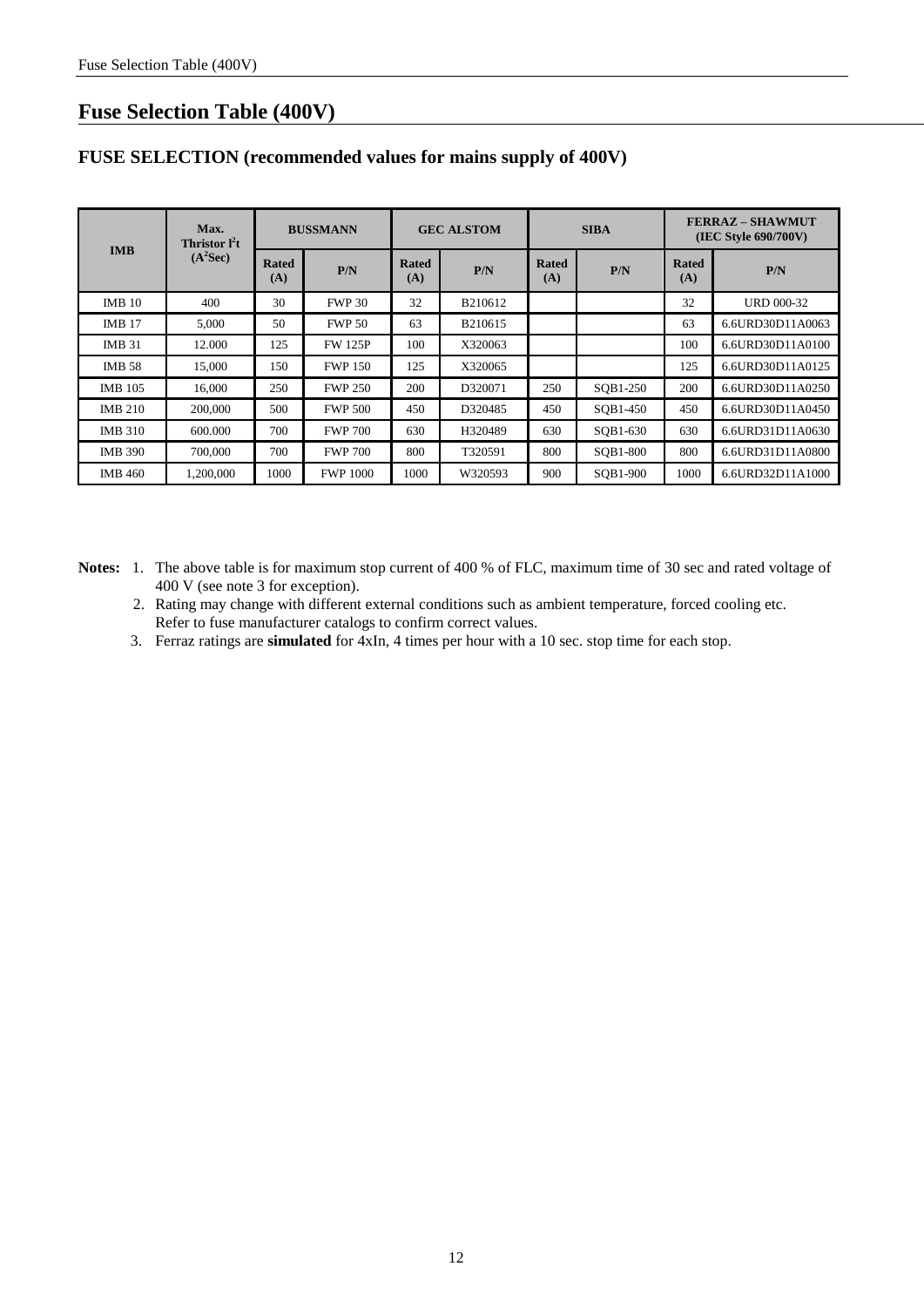## <span id="page-12-0"></span>**Dimensions (in mm)**

## **IMB 10A**





**IMB 17-58A**

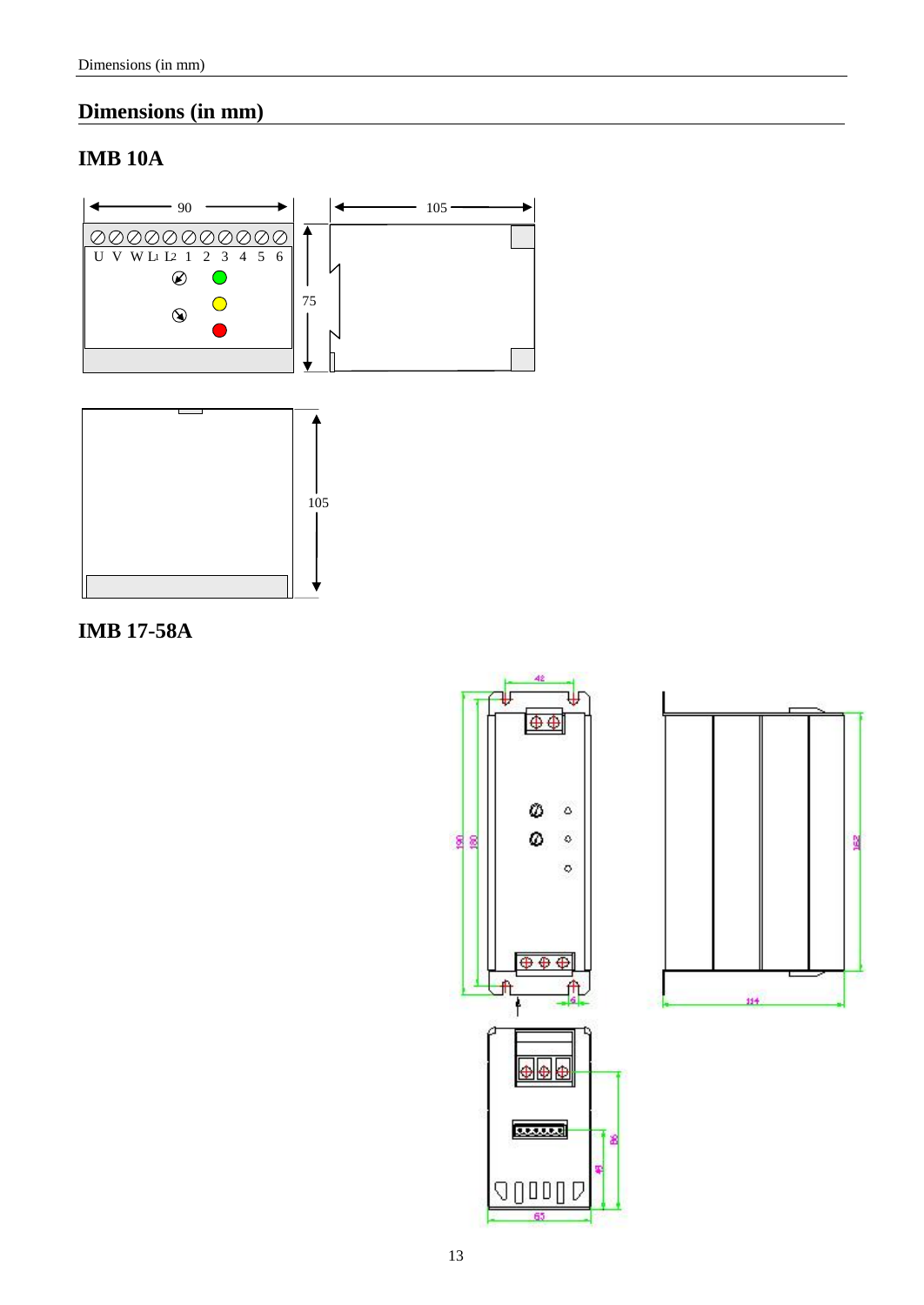## **Dimensions (in mm)**

## **IMB 72-105A**





## **IMB 170-460A**

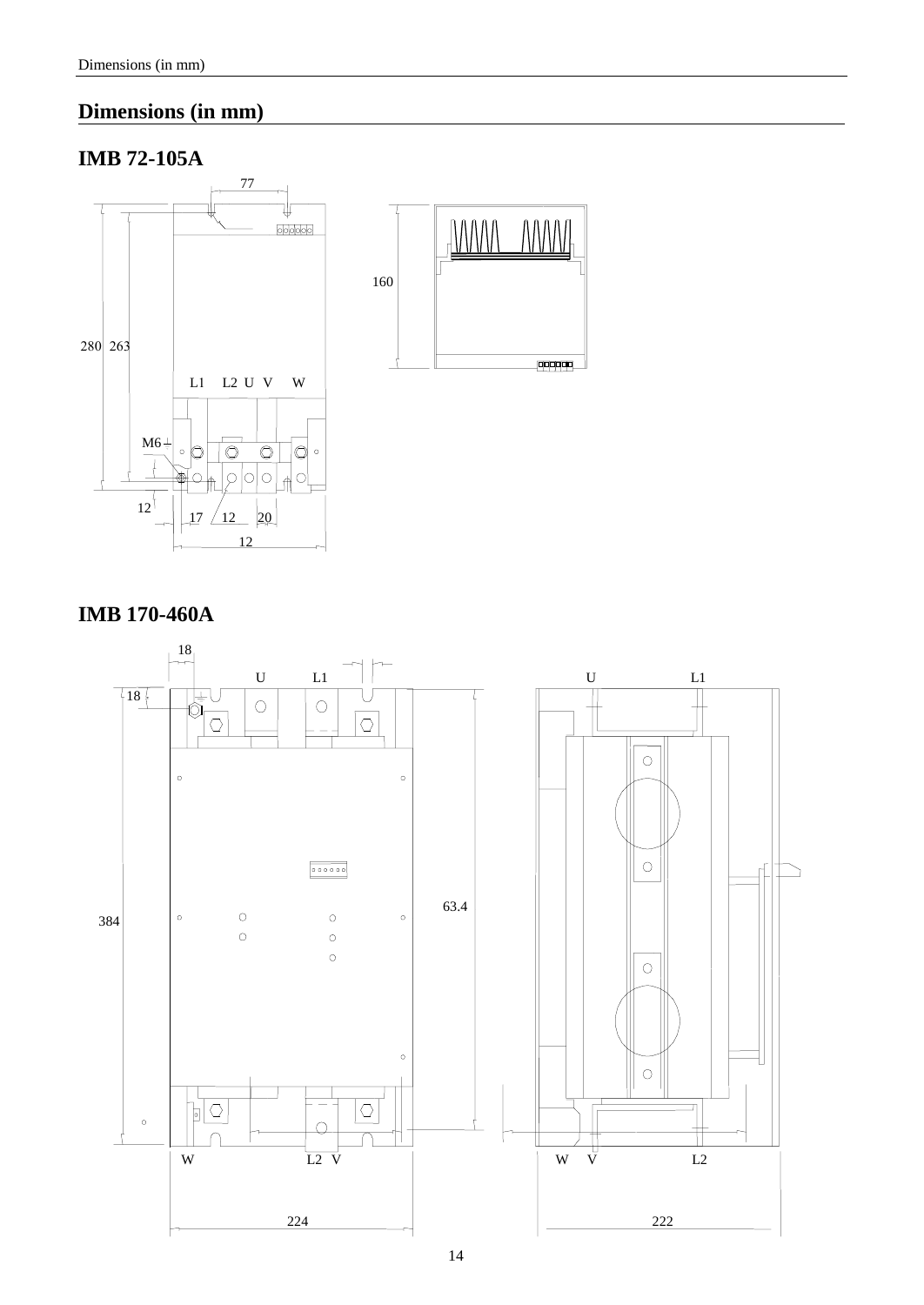## <span id="page-14-0"></span>**Technical Information**

| <b>Environment</b>       |                                                                                        |                                                                         |  |  |  |
|--------------------------|----------------------------------------------------------------------------------------|-------------------------------------------------------------------------|--|--|--|
| Supply voltage           | Two phase, line to line. 220-600VAC                                                    | $+10\% -15\%$                                                           |  |  |  |
| Frequency                | 50 / 60 Hz                                                                             |                                                                         |  |  |  |
| Load                     | Three-Phase, Three-Wire, Squirrel<br>Cage Induction Motor                              |                                                                         |  |  |  |
| Duty cycle               | 10% max.                                                                               | 10 sec. operation, 90 sec. rest                                         |  |  |  |
| Degree of protection     | IP 20                                                                                  |                                                                         |  |  |  |
| Altitude                 | 1000 m above sea level                                                                 |                                                                         |  |  |  |
| <b>Adjustments</b>       |                                                                                        |                                                                         |  |  |  |
| <b>Braking</b> torque    | 1-10 times FLC                                                                         |                                                                         |  |  |  |
| Braking time             | 2-10 sec.<br>Optionally 1-30 sec.                                                      |                                                                         |  |  |  |
| <b>Protection</b>        |                                                                                        |                                                                         |  |  |  |
| Automatic time-out       | Switches off the DC injection automatically when motor has come to a<br>complete stop. |                                                                         |  |  |  |
| <b>Indications</b>       |                                                                                        |                                                                         |  |  |  |
| Indication lights (LEDs) | ON - Green                                                                             | Illuminates when power is connected<br>to IMB on L1 and L2.             |  |  |  |
|                          | C <sub>2</sub> close - Yellow                                                          | Illuminates when contactor C2 is<br>closed.                             |  |  |  |
|                          | DC Injection ON - Red                                                                  | Illuminates when DC current is being<br>injected to the motor windings. |  |  |  |
| <b>Temperatures</b>      |                                                                                        |                                                                         |  |  |  |
| Operating                | -10 $^{\circ}$ to 50 $^{\circ}$ C                                                      |                                                                         |  |  |  |
| Storage                  | -20 $^{\circ}$ to 70 $^{\circ}$ C                                                      |                                                                         |  |  |  |
| Relative humidity        | 93 % - non condensed                                                                   |                                                                         |  |  |  |

 $\overline{\phantom{a}}$